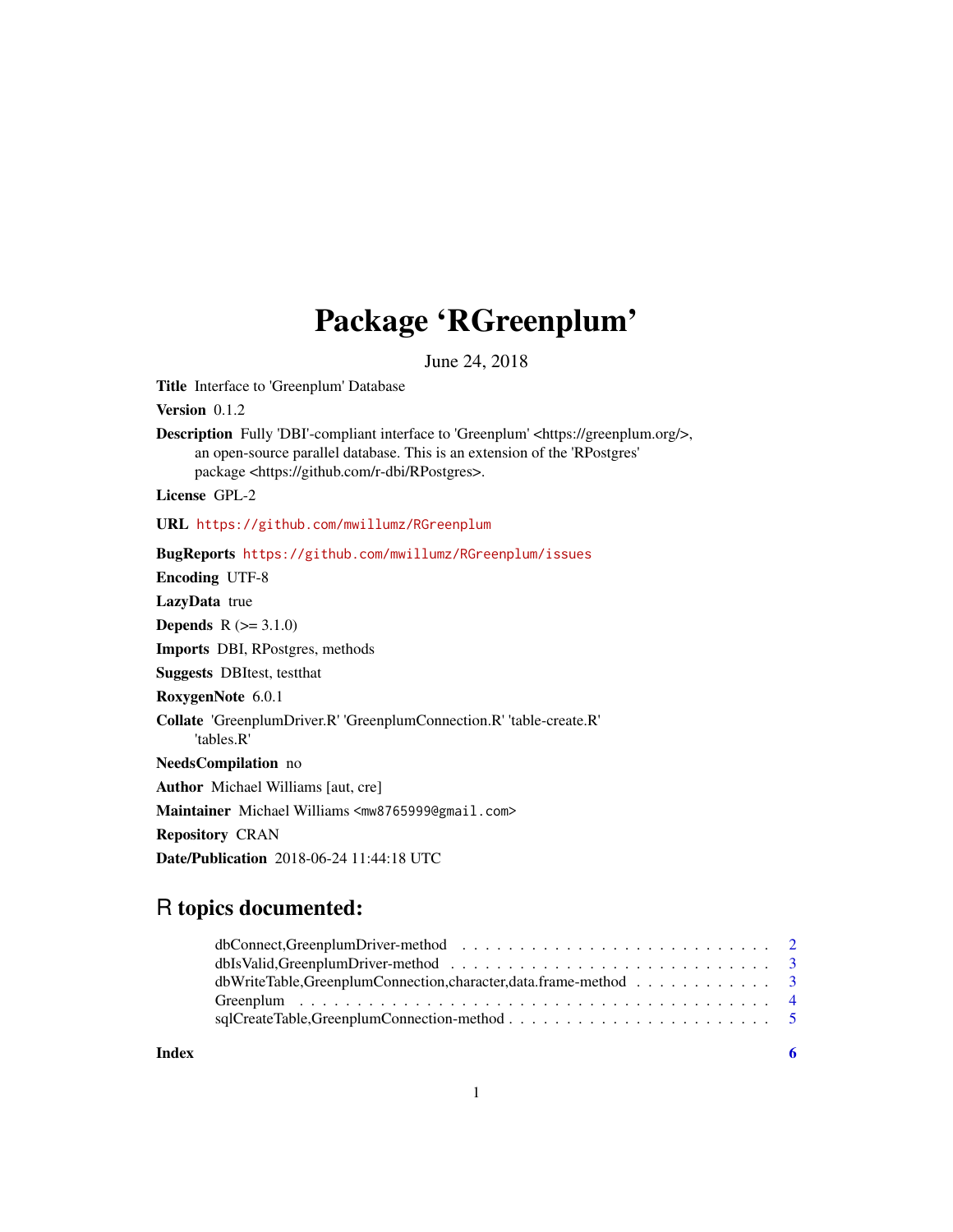*Connect to a Greenplum database.*

#### <span id="page-1-0"></span>Description

Manually disconnecting a connection is not necessary with RGreenplum, but still recommended; if you delete the object containing the connection, it will be automatically disconnected during the next GC with a warning.

#### Usage

```
## S4 method for signature 'GreenplumDriver'
dbConnect(drv, dbname = NULL, host = NULL,
 port = NULL, password = NULL, user = NULL, service = NULL, ...,
 bigint = c("integer64", "integer", "numeric", "character"))
```
## Arguments

| drv        | 'RGreenplum::Greenplum()'                                                                                                                                                                                                                                                                         |
|------------|---------------------------------------------------------------------------------------------------------------------------------------------------------------------------------------------------------------------------------------------------------------------------------------------------|
| dbname     | Database name. If 'NULL', defaults to the user name. Note that this argument<br>can only contain the database name, it will not be parsed as a connection string<br>(internally, 'expand_dbname' is set to 'false' in the call to ['PQconnectdbParams()'](https://www.postgres<br>connect.html)). |
| host, port | Host and port. If 'NULL', will be retrieved from 'PGHOST' and 'PGPORT'<br>env vars.                                                                                                                                                                                                               |
|            | user, password User name and password. If 'NULL', will be retrieved from 'PGUSER' and<br>'PGPASSWORD' envoars, or from the appropriate line in '~/.pgpass'. See<br><http: 9.6="" docs="" libpq-pgpass.html="" static="" www.postgresql.org=""> for more details.</http:>                          |
| service    | Name of service to connect as. If 'NULL', will be ignored. Otherwise, con-<br>nection parameters will be loaded from the pg_service.conf file and used. See<br><http: 9.6="" docs="" libpq-pgservice.html="" static="" www.postgresql.org=""> for details on<br/>this file and syntax.</http:>    |
| $\cdots$   | Other name-value pairs that describe additional connection options as described<br>at <http: 9.6="" docs="" libpq-connect.html#libpq-paramkeywords="" static="" www.postgresql.org=""></http:>                                                                                                    |
| bigint     | The R type that 64-bit integer types should be mapped to, default is [bit64::integer64],<br>which allows the full range of 64 bit integers.                                                                                                                                                       |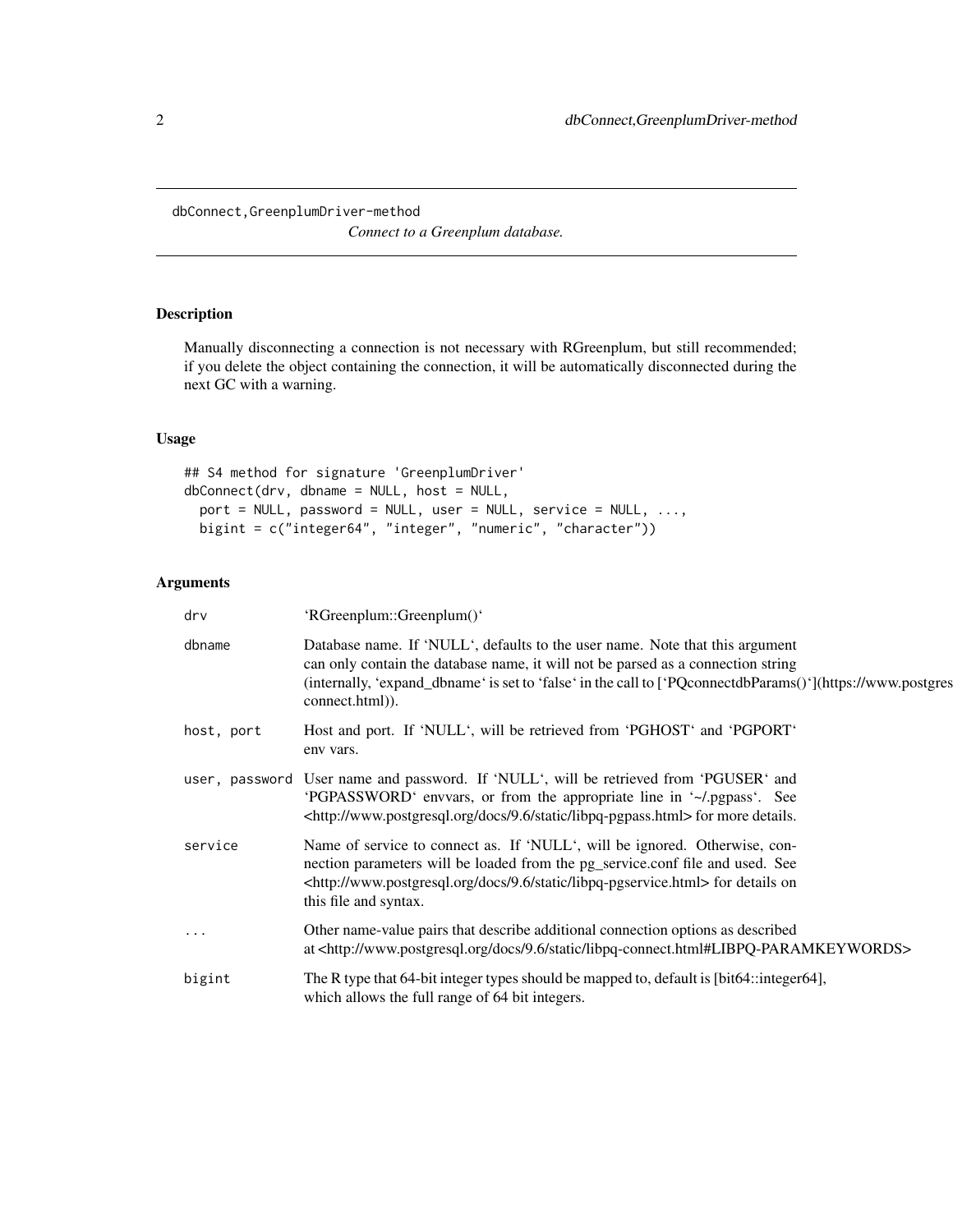<span id="page-2-0"></span>dbIsValid,GreenplumDriver-method *Greenplum dbIsValid method*

#### Description

Greenplum dbIsValid method

#### Usage

```
## S4 method for signature 'GreenplumDriver'
dbIsValid(dbObj, ...)
```
#### Arguments

| db0bj   | database object            |
|---------|----------------------------|
| $\cdot$ | other arguments for method |

dbWriteTable,GreenplumConnection,character,data.frame-method *Greenplum dbWriteTable method*

#### Description

Greenplum dbWriteTable method

Greenplum dbExistsTable method

#### Usage

```
## S4 method for signature 'GreenplumConnection,character,data.frame'
dbWriteTable(conn, name,
 value, ..., row.names = FALSE, overwrite = FALSE, append = FALSE,
 field.types = NULL, temporary = FALSE, distributed_by = NULL,
 copy = TRUE)
## S4 method for signature 'GreenplumConnection,character'
dbExistsTable(conn, name, ...)
```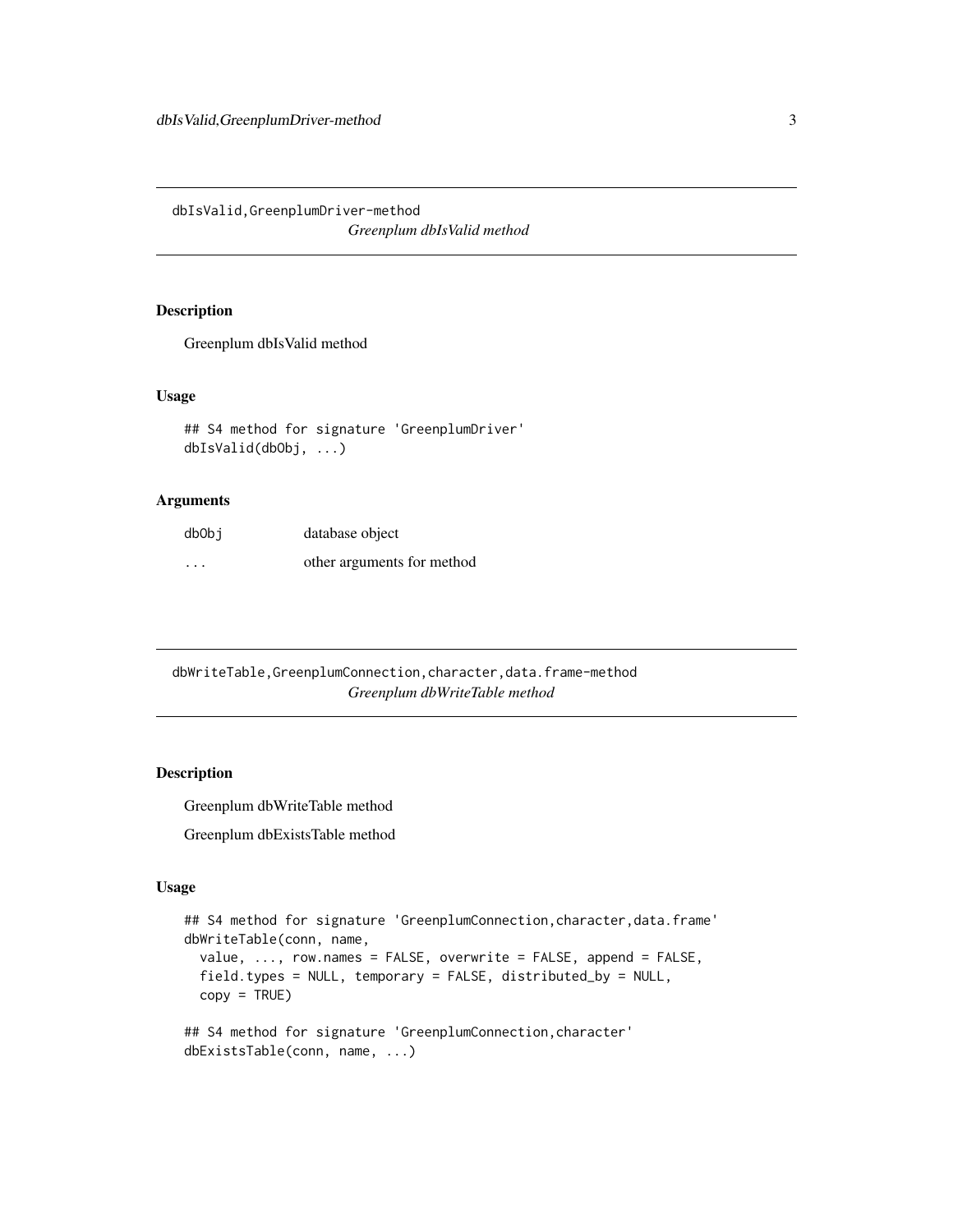### <span id="page-3-0"></span>Arguments

| conn        | a [GreenplumConnection-class] object                                                                                                                             |
|-------------|------------------------------------------------------------------------------------------------------------------------------------------------------------------|
| name        | a character string specifying a table name. Names will be automatically quoted<br>so you can use any sequence of characters, not just any valid bare table name. |
| value       | A data.frame to write to the database.                                                                                                                           |
| .           | Other arguments used by individual methods.                                                                                                                      |
| row.names   | Either TRUE, FALSE, NA or a string                                                                                                                               |
| overwrite   | a logical specifying whether to overwrite an existing table or not. Its default is<br>FALSE.                                                                     |
| append      | a logical specifying whether to append to an existing table in the DBMS. Its<br>default is FALSE.                                                                |
| field.types | character vector of named SQL field types where the names are the names of<br>new table's columns.                                                               |
| temporary   | If TRUE, will generate a temporary table statement.                                                                                                              |
|             | distributed_by Distribution columns for new table. NULL for random distribution.                                                                                 |
| copy        | If TRUE, data will be copied to remote database                                                                                                                  |

Greenplum *Greenplum driver*

## Description

This driver never needs to be unloaded and hence 'dbUnload()' is a null-op.

## Usage

Greenplum()

## Examples

```
library(RPostgres)
RGreenplum::Greenplum()
```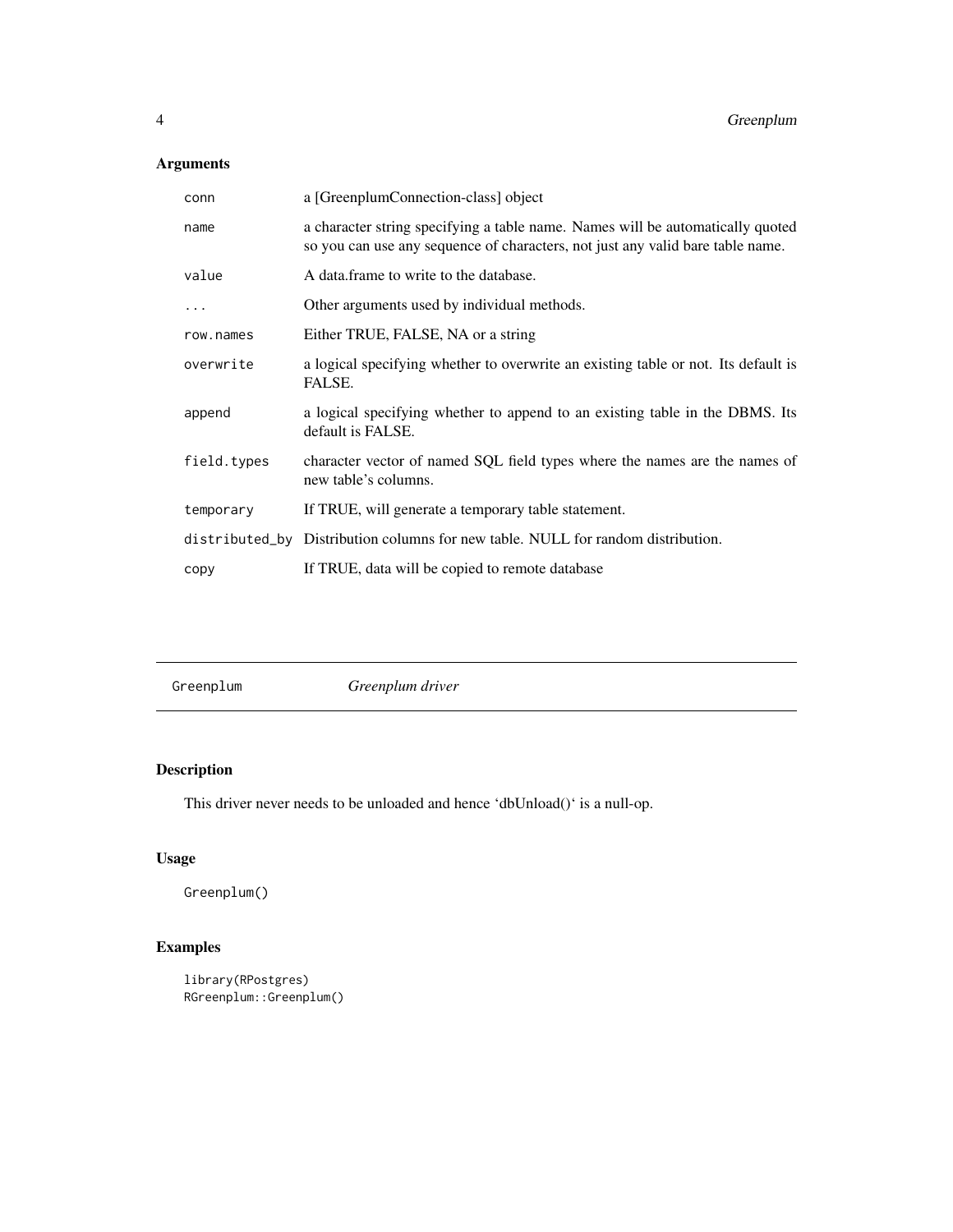<span id="page-4-0"></span>sqlCreateTable,GreenplumConnection-method *Greenplum sqlCreateTable method*

#### Description

Greenplum sqlCreateTable method

#### Usage

```
## S4 method for signature 'GreenplumConnection'
sqlCreateTable(con, table, fields,
 row.names = NA, temporary = FALSE, distributed_by = NULL, ...)
```
#### Arguments

| con       | A database connection.                                                                                                                                                                                                                                                                                                                                                                                                                                |
|-----------|-------------------------------------------------------------------------------------------------------------------------------------------------------------------------------------------------------------------------------------------------------------------------------------------------------------------------------------------------------------------------------------------------------------------------------------------------------|
| table     | Name of the table. Escaped with $\lceil \text{dbQuotel} \cdot \text{d} \cdot \text{d} \cdot \text{d} \cdot \text{d} \cdot \text{d} \cdot \text{d} \cdot \text{d} \cdot \text{d} \cdot \text{d} \cdot \text{d} \cdot \text{d} \cdot \text{d} \cdot \text{d} \cdot \text{d} \cdot \text{d} \cdot \text{d} \cdot \text{d} \cdot \text{d} \cdot \text{d} \cdot \text{d} \cdot \text{d} \cdot \text{d} \cdot \text{d} \cdot \text{d} \cdot \text{d} \cdot$ |
| fields    | Either a character vector or a data frame.                                                                                                                                                                                                                                                                                                                                                                                                            |
|           | A named character vector: Names are column names, values are types. Names<br>are escaped with [dbQuoteIdentifier()]. Field types are unescaped.                                                                                                                                                                                                                                                                                                       |
|           | A data frame: field types are generated using [dbDataType()].                                                                                                                                                                                                                                                                                                                                                                                         |
| row.names | Either TRUE, FALSE, NA or a string.                                                                                                                                                                                                                                                                                                                                                                                                                   |
|           | If TRUE, always translate row names to a column called "row_names". If FALSE,<br>never translate row names. If NA, translate rownames only if they're a character<br>vector.                                                                                                                                                                                                                                                                          |
|           | A string is equivalent to TRUE, but allows you to override the default name.                                                                                                                                                                                                                                                                                                                                                                          |
|           | For backward compatibility, NULL is equivalent to FALSE.                                                                                                                                                                                                                                                                                                                                                                                              |
| temporary | If 'TRUE', will generate a temporary table statement.                                                                                                                                                                                                                                                                                                                                                                                                 |
|           | distributed_by Distribution columns for new table. NULL for random distribution.                                                                                                                                                                                                                                                                                                                                                                      |
| $\cdots$  | Other arguments used by individual methods.                                                                                                                                                                                                                                                                                                                                                                                                           |